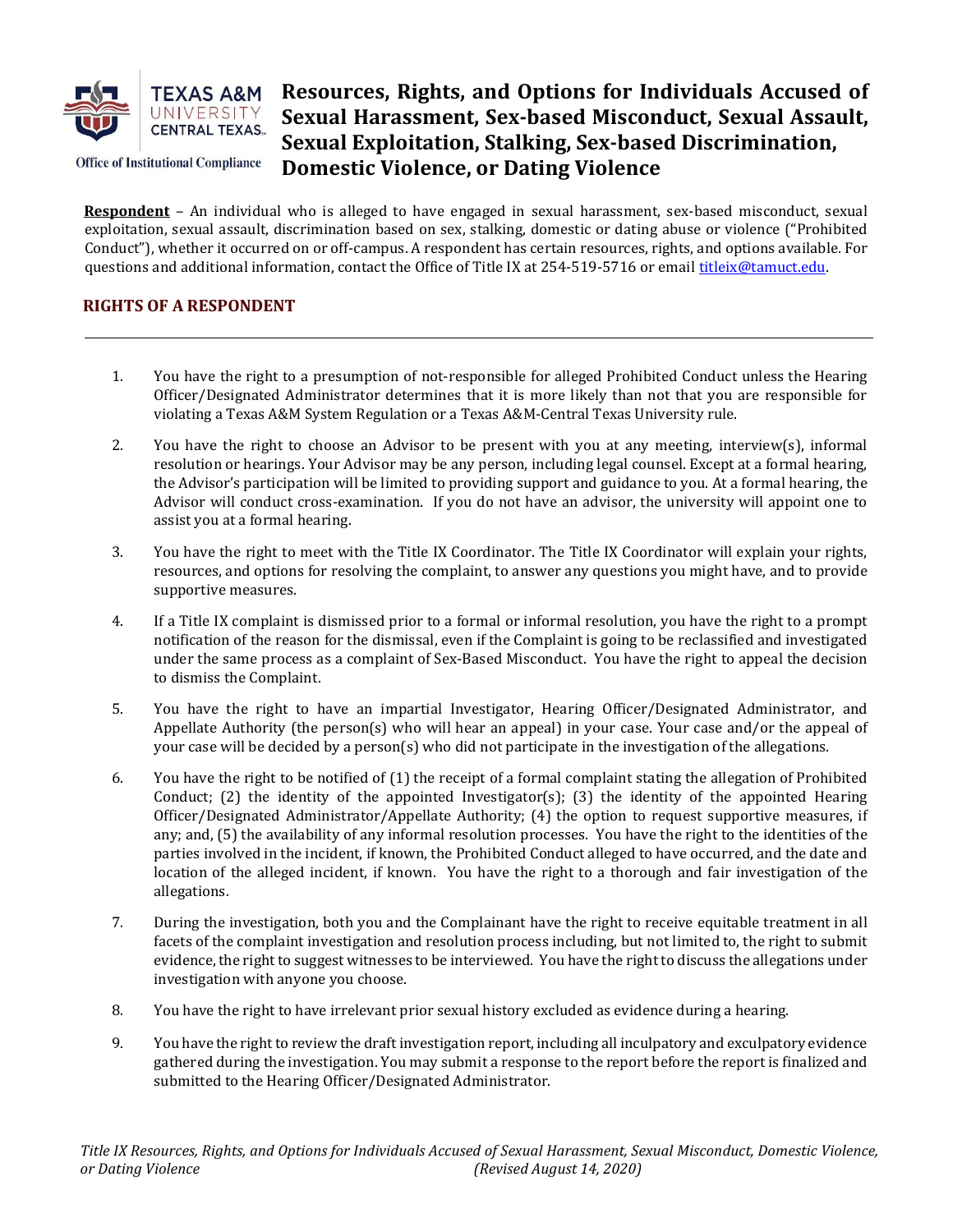- 10. You have the right to be informed of the outcome of the investigation at the same time as the Complainant, and in cases of sexual assault, sexual harassment, sex-based misconduct, sex-based discrimination, stalking, dating violence, or domestic violence, you will be notified of the sanction imposed (if any).
- 11. You have the right to appeal the decision of the Designated Administrator based on new evidence; procedural irregularity; bias or conflict of interest on the part of the Title IX Coordinator, Investigator(s), or Designated Administrator; or, appropriateness/severity of the sanctions. You have the right to be notified if the case is appealed by either party and the outcome of the appeal.
- 12. If you believe that the other party has subjected you to prohibited conduct or related retaliation, you have the right to file a university complaint against the other party. You also have the right to file a criminal complaint against the other party with the appropriate law enforcement agency, if appropriate.

More information about these rights can be found on the Title IX website at tamuct.edu/titleix. If you have questions, please contact the university Title IX Coordinator at 254-519-5716.

## PRIVACY OF INFORMATION

#### Privacy of Information

Most university employees are mandatory reporters, which means that if an employee experiences, observes, or becomes aware of an alleged or suspected incident of discrimination or harassment in the course and scope of their employment, the employee must report all known information to the University. Counselors and Medical providers report de-identified statistics only. See Texas A&M University System Regulation 08.01.01, Section 2.1 for more information about mandatory reporting.

The University is committed to protecting the privacy of reporting parties, complainants, and respondents to the extent allowable under law. Given the sensitive nature of reports, information will be maintained in a secure manner and will only be disclosed to school officials who are responsible for handling the university's response and/or have a legitimate educational interest. All students' educational records are protected under the Family Educational Rights and Privacy Act (FERPA). For more information about FERPA, go to **tamuctedu/ferpa**.

### SUPPORTIVE MEASURES

Accused individuals have an equitable right to request assistance with changes to academic, and work situations. Contact your Title IX Coordinator to request these changes. Supportive measures will be provided free of charge and may not unreasonably burden either party.

Counseling, health, mental health, advocacy, and other services are available for respondents both on-campus and in the community. In most cases, psychologists/counselors in the Student Counseling Center (for students, Student Counseling) or Work/Life Solutions Program (for employees, Employee Assistance Program) are not required to, nor may, report an incident that in any way identifies students or employees concerned without their consent. However, if an imminent harm situation is present, the counselor must take action to protect whoever is at risk. Below is a brief list of available resources. Confidential resources are italicized; however, in accordance with the Clery Act, confidential resources will report de-identified statistics only.

Counseling Resources (Confidential)

| Name                                                                      | Phone | <b>Address</b> | Website                                                                          |
|---------------------------------------------------------------------------|-------|----------------|----------------------------------------------------------------------------------|
| <b>Work/Life Solutions Program 866-301-9623</b><br>$\int$ (for employees) |       |                | https://www.tamuct.edu/human-<br>resources/benefits/employee-<br>assistance.html |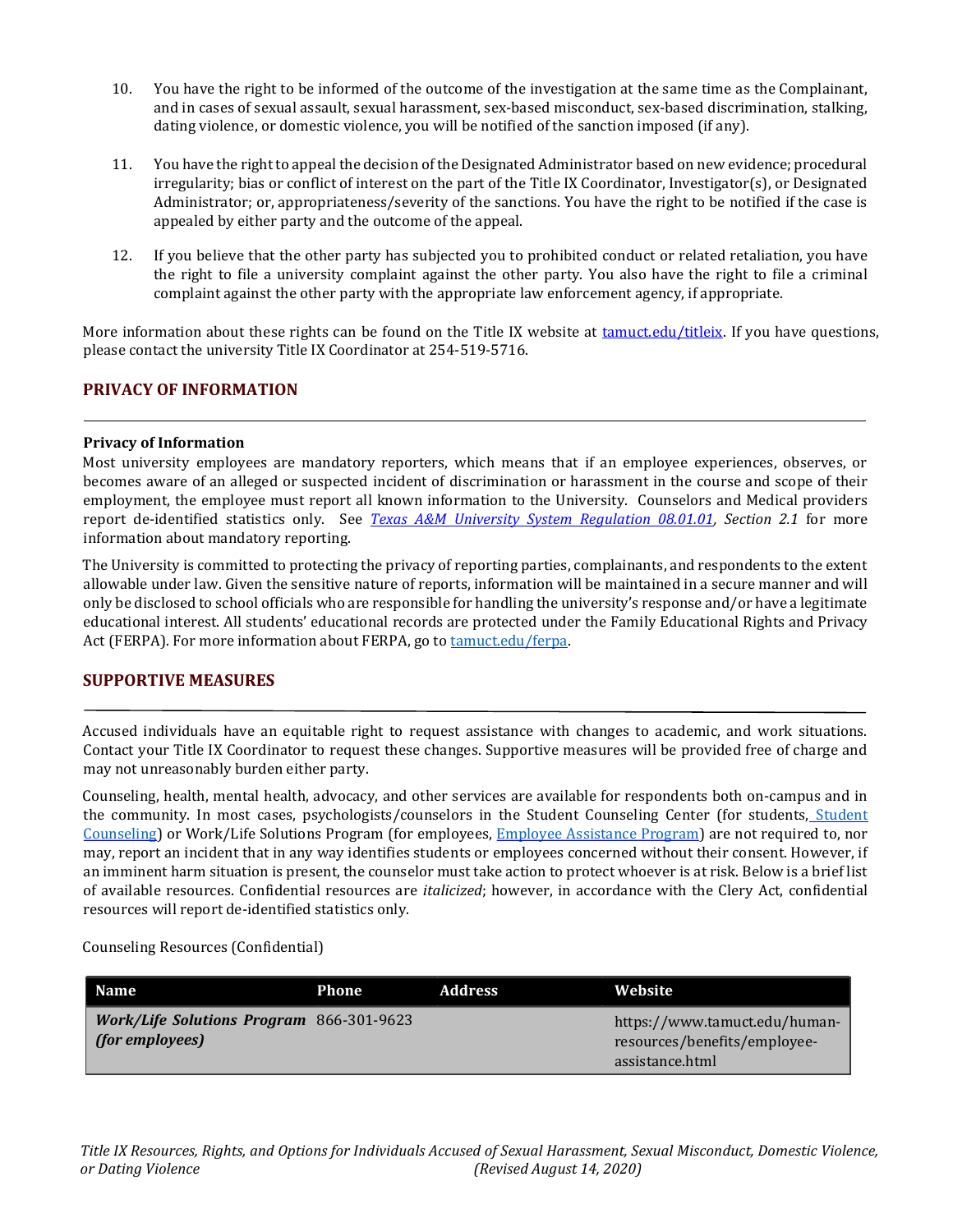| <b>Student Counseling Center</b> |              |                                       |                                                                    |
|----------------------------------|--------------|---------------------------------------|--------------------------------------------------------------------|
| $\mid$ (for students)            | 254-501-5955 | Warrior Hall 207L<br>Texas A&M Campus | https://www.tamuct.edu/student-<br>affairs/student-counseling.html |

### Medical and Health Services

| <b>Name</b>                                                       | <b>Address</b><br><b>Phone</b> |                                                              | Website                                                           |  |
|-------------------------------------------------------------------|--------------------------------|--------------------------------------------------------------|-------------------------------------------------------------------|--|
| <b>AdventHealth Central Texas</b>                                 | 979-458-8250                   | A.P. Beutel Health<br>Center,<br><b>Texas A&amp;M Campus</b> | adventhealth.com                                                  |  |
| <b>Carl R. Darnall Army</b><br><b>Medical Center</b>              | 254.288.8000                   | 36065 Santa Fe Ave<br>Fort Hood, TX                          | crdamc.amedd.army.mil/<br>Default.aspx                            |  |
| <b>Baylor Scott &amp; White</b><br><b>Medical Center - Temple</b> | 254.724.2111                   | 2401 S 31st St.<br>Temple, TX 76508                          | https://www.bswhealth.com/<br>locations/temple/Pages/default.aspx |  |
| <b>Seton Medical Center</b>                                       | 254.690.0900                   | 850 W. Cen TX<br>Expy<br>Harker Heights, TX                  | setonharkerheights.net/                                           |  |

# Support, Advocacy, and Other Resources

| <b>Name</b>                                                                  | <b>Phone</b>                  | <b>Address</b>                                           | Website                                                            |
|------------------------------------------------------------------------------|-------------------------------|----------------------------------------------------------|--------------------------------------------------------------------|
| <b>Student Affairs</b>                                                       | 254.501.5909                  | <b>Warrior Hall 105</b><br>Texas A&M Campus              | https://www.tamuct.edu/student-affairs/                            |
| <b>Student Success</b>                                                       | 254.501.5836                  | <b>Warrior Hall 212</b><br><b>Texas A&amp;M Campus</b>   | https://www.tamuct.edu/student-<br>affairs/student-success.html    |
| <b>Student Financial</b><br><b>Assistance</b>                                | 254.501.5854                  | <b>Founders Hall 108</b><br>Texas A&M Campus             | https://www.tamuct.edu/financial-<br>aid/index.html                |
|                                                                              |                               |                                                          |                                                                    |
| <b>Access and Inclusion</b>                                                  | 254.501.5836                  | <b>Warrior Hall 212</b><br><b>Texas A&amp;M Campus</b>   | https://www.tamuct.edu/student-<br>affairs/access-inclusion.html   |
|                                                                              |                               |                                                          |                                                                    |
| <b>Student Wellness &amp;</b><br><b>Counseling Center</b>                    | 254.501.5955                  | <b>Warrior Hall 207L</b><br><b>Texas A&amp;M Campus</b>  | https://www.tamuct.edu/student-<br>affairs/student-counseling.html |
| <b>National Sexual Assault</b><br><b>Hotline</b>                             | 800.656.4619                  |                                                          | online.rainn.org                                                   |
| <b>Aware Central Texas -</b><br><b>Killeen</b><br>24/7 Hotline: 254.813.0968 | 254.213.2986                  | 2408 S. Clear Creek<br>Rd. Ste. 201<br>Killeen, TX 76549 | https://www.awarecentraltexas.org/                                 |
| <b>Aware Central Texas -</b><br><b>Belton</b><br>24/7 Hotline: 254.813.0968  | 254.939.7582                  | 903 N. Main St.<br>Belton, TX 76513                      | https://www.awarecentraltexas.org/                                 |
| <b>Families in Crisis</b>                                                    | 254.634.1184/<br>254.773.7765 | 24-hr hotline:<br>1-888-799-SAFE                         | http://familiesincrisis.net/                                       |
| <b>National Domestic Violence 800.799.7233</b><br><b>Hotline</b>             |                               |                                                          | thehotline.org                                                     |

Title IX Resources, Rights, and Options for Individuals Accused of Sexual Harassment, Sexual Misconduct, Domestic Violence,<br>or Dating Violence (Revised August 14, 2020)  $(Revised August 14, 2020)$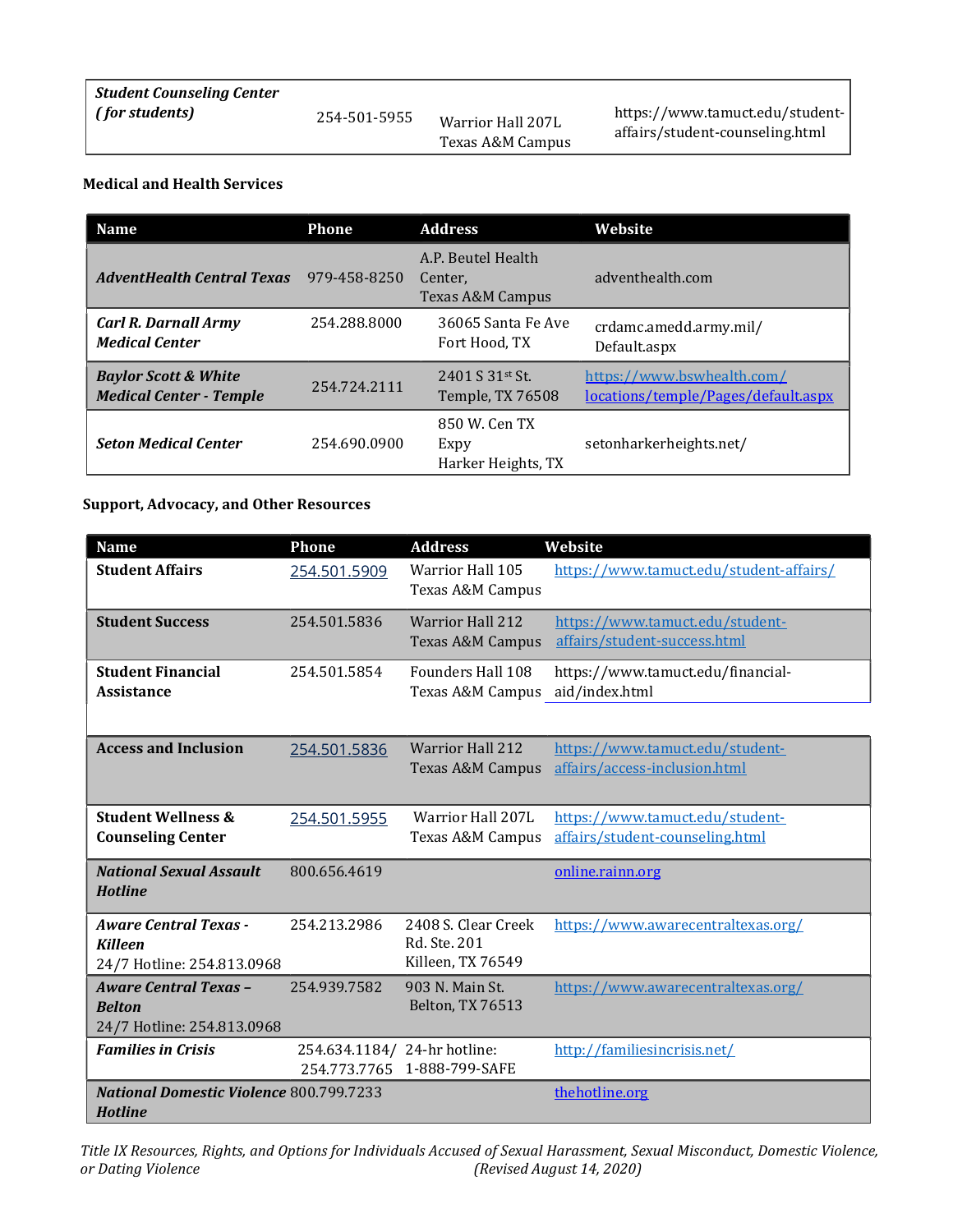| <b>University Police</b>                   | 254.501.5800 | Founders Hall 103  | https://www.tamuct.edu/police/                |
|--------------------------------------------|--------------|--------------------|-----------------------------------------------|
| <b>Department</b>                          |              | Texas A&M Campus   |                                               |
| Killeen Police Department 254.501.7698     |              | 301 South Texas    | https://www.killeentexas.gov/280/Victims-     |
| <b>Victim's Assistance</b>                 |              | Ave.               | Assistance                                    |
|                                            |              | Bryan, TX          |                                               |
| Bell County Victim Services 254.933.5235 / |              | 1201 Huey Road,    | https://www.bellcountytx.com/county_          |
| <b>Division</b>                            | 800.460.2355 | Suite 2100         | government/district_attorney/victim_services_ |
|                                            | ext. 5235    | Belton, Texas      | division.php                                  |
|                                            |              | 76513              |                                               |
| Fort Hood Victim Advocacy 254.287.3583     |              | Darnall Loop Bldg. | https://hood.armymwr.com/programs/victim-     |
| <b>Program</b>                             |              | 36000, 2nd Floor   | advocacy-program                              |
| County<br><i>Crime</i><br>Corvell          | 254.865.5911 | 620 E Main St      | https://www.coryellcounty.org/page/           |
| <b>Victims Assistance</b>                  |              | Gatesville, TX     | coryell.Crime                                 |
|                                            |              | 76528              |                                               |
| <b>Healthy Homes and</b>                   | 254.953.5439 | 402 Indian Trail   | http://www.ci.harker-                         |
| Crime Victims'                             |              | Harker Heights, TX | heights.tx.us/index.php/healthy-homes         |
| <i><b>Assistance</b></i>                   |              |                    |                                               |

# REPORTING PROHIBITED CONDUCT

#### Anonymous Reporting

Individuals wishing to submit an anonymous report may use the reporting form found on the Title IX website. The University's ability to investigate and respond to an anonymous report may be limited.

#### Reporting to Law Enforcement

Individuals reporting an incident have the option of notifying or not notifying law enforcement authorities, including university and local police. An individual may decline to notify law enforcement. An anonymous "Jane/John Doe" report can be filed with the police by the alleged victim while deciding whether to pursue criminal charges. Law enforcement is able to help individuals understand the process of obtaining orders of protection, restraining orders, or similar lawful orders issued by the courts. Below is a list of local law enforcement agencies. Reports should be filed with the law enforcement agency that is located where the incident occurred.

| <b>Name</b>                         | Phone        | <b>Name</b>                             | Phone        |
|-------------------------------------|--------------|-----------------------------------------|--------------|
| <b>University Police Department</b> | 254.501.5800 | <b>Copperas Cove Police Department</b>  | 254.547.8222 |
| <b>Killeen Police Department</b>    | 254.501.8800 | <b>Harker Heights Police Department</b> | 254.953.5400 |
| <b>Temple Police Department</b>     | 254.298.5500 | <b>Georgetown Police Department</b>     | 512.930.3510 |

#### Importance of Preserving Physical Evidence

Retain communications and document any contact with the involved individual(s). If possible, individuals should write down dates, times, locations of contact and preserve any text messages, emails, and/or social media site postings related to the incident.

#### Reporting to the University

Individuals may make inquiries or file a complaint by contacting the University's Title IX Coordinator, Michelle Zornes, at titleix@tamuct.edu or 254-519-5716. Individuals may also visit the Office of Institutional Compliance in Founder's Hall Rm, 317, Killeen, TX 76549.